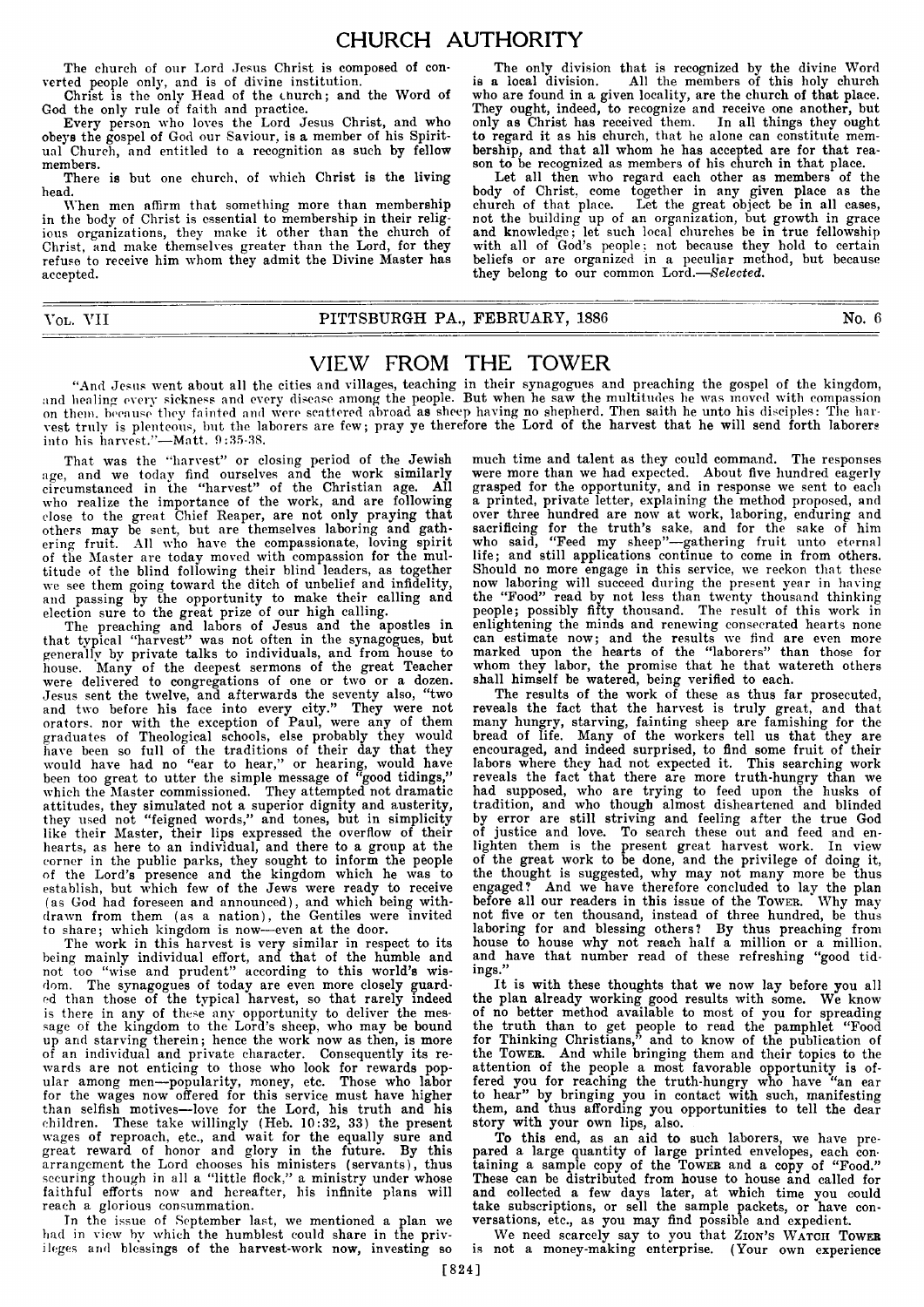**probably proves this.) It has never yet repaid the cost of paper and printing any year since it was started. Nevertheless, if you are dependent for your living on your daily labor, you must needs have some income, or you could not give your time in the manner suggested. To such we would say that the following provision is made for this contingency: —You may retain one-h alf of all the receipts obtained as described from new readers to go towards your support, your traveling expenses, and the support of any one dependent on you, returning to the Tract Fund any surplus you may be able to spare.**

**Those who find themselves possessed of the gift of teaching (1 Cor. 12:8, 11, 18, 22, 29; and 14:1, 3, 9, 15, 22, 24) ability to make clear to others the plan of our Father from his Word of truth, will thus be provided a grand opportunity for holding public meetings in school houses, halls, churches, court houses, market places, parks and vacant lots, to which the public might be invited; or private gatherings for the help of those found truth-hungry during the canvass might be held where and when possible.**

**As you go, let it not be for strife or vain glory, but that the spirit of truth filling you may overflow upon others. Speak the truth in love, love for the truth, and love for those you would assist. Be not ashamed of the Sword of the Spirit, the Word of God; handle it with confidence, but not boastfully; it is not thine, but God's. In speaking of the plans of the great Jehovah, let it be with reverence, as well as** Do not for a moment forget the responsibility and **humble dignity of your mission as an ambassador and herald of the Lord of life and glory. Go forth each day from your closet, from private reflection upon the glorious message you bear, forewarned and fore-armed also, to meet the reception you may expect from many who know us not; that being thus shod with the preparation needful, you may not so much feel the sharpness and ruggedness of the way. Even so it was with our Master also. Consider this lest ye be weary and faint in your minds. (Eph. 6:15; Heb. 12:13). Prepare from the first to endure hardness as a good soldier of Jesus Christ. This is your ministry. Make full proof of your ministry. Keep the object in view, and look unto Jesus for an example of how to endure, as well as for grace to help you. You may not** *see* **much of the fruit of your labors, yet the Lord may show you some, for your encouragement by the way. The fruits will be better seen by and by.**

**"Be ye wise as serpents, and harmless as doves." (Matt. 10:16.) We suggest this method of leaving the "packets:"**

**Do your scattering of the packets and your after canvassing in a systematic manner so that you will know just where you have been and where you have not been, and generally finish one street and town or city before beginning in another.**

Remember the OBJECT before you; that it is not the sell**ing of the packets, nor the taking of subscriptions, but the spread of the truth, by getting people to read. Endeavor as far as possible to forget the money feature of the work. It might be possible to take a subscription from a party who would never get much good of it, nor read it, or it might be possible to get a party to read by wise and fitly spoken words at the time of leaving the packet, who after reading would not subscribe, nor yet purchase the packet, but the latter would probably in the end yield most fruit to the Lord's glory; for the thoughts implanted while reading would probably never die if the heart-soil was good, and in the future might bud, blossom and bear good fruit. We must not measure success entirely by the present results. We would not, however, have any one think that the taking of subscriptions even from those but slightly interested is valueless; far from it. Some have had the Tower in their hands repeatedly without having their attention riveted and their interest fully awakened who, by and by, were wonderfully aroused and blessed. Of such was. our Brother Zecli, mentioned in the Dec. '85 "View." So then take all the subscriptions you can, and sell all the packets you can, while bearing in mind that your object is, above all, to attract** attention to the beauty and harmony of THE TRUTH concern**ing the teachings of the Bible.**

**"Be wise."—To secure attention to your mission and packet of reading matter you must be neat and respectable in appearance; kind, interesting and dignified in your language and manner, leaving no doubt in the minds of those you meet that your service is from your heart, and rendered to the Lord, and that not their money, but their hearts you seek especially. Take advantage of all the** *circumstances* **to so deeply interest, by conversation, those upon whom you** call, and with whom you leave the "Packets," that they CAN-

**not h elp reading to satisfy interest or curiosity. Do not attempt to tell them** *all* **about the plan of God; the reading will do that better. Tell them just enough to make them desire to know more. Take advantage of their present religious views, as the Apostle did (2 Cor. 12:16.) If they are Presbyterians, Baptists, or Methodists, call their attention to the fact that "Food for Thinking Christians" harmonizes the hitherto supposedly contradictory doctrines, Election and Free Grace, and makes them both clear and beautiful, aiding greatly in the study of the Bible, and stimulating both heart and mind to Bible study. To one who is skeptical, point out the fact that this treats religious matters from a reasonable standpoint; and make clear to him that the creeds of the sects, and not the Bible, are unreasonable and contradictory. Many infidels and skeptics have been led to the Lord through reading "Food;" and hundreds write that they sat up all night to finish reading it the first time, only to read it over more carefully several times after. When, after leaving the packets several days, according to circumstances and appointment, you call to collect or take subscriptions, do all the preaching you can. The Lord has promised, "I will give you a mouth and wisdom which all your adversaries shall not be able to gainsay or resist." (Luke 21: 15.) And you will find this true to the letter. You will find that none, even those professing to be teachers and ministers of the gospel, will be able to withstand the "Sword of the Spirit" with which knowledge of the truth arms you.**

**The best point to make prominent in these brief conversations is** *the ransom,* **its completeness and efficacy (Rom. 5:17-19), as far-reaching in its influence for good as the curse of sin was far-reaching in evil effects—"a ransom for all to be testified in due time" to all; and made available to them. Study these your sermons and points and texts;** be thoroughly familiar with "Foop" and its references. Re**fer them to it, and its arguments, and its Scripture citations. Study with all your heart to show yourself approved unto God, and to be used more and more of him to his glory; and study his Word with all the helps he has provided you, that you may "be ready to give an answer to him that asketh you—a reason for th e hope that is in you,** *with meekness and fear."* **Meek and humble in your deportment, remember that you are sent with this balm, not to curse, but to bless; not to smite and wound, and drive the sheep, but to heal and help and draw them nearer to the true Shepherd, and his green pastures. Fear, lest you should let a precious moment or opportunity be wasted, wherein you might honor the Master or bless a brother. Fear, lest you yourself should through pride or vain glory, or unfaithfulness, fail to attain the glorious heavenly prize of which you teach others.**

**One Sister of this city reported as many as ten subscribers obtained in one day and many very interesting conversations with some evidently truth-hungry. There are more, many more of the Lord's children—our brethren and sisters —who are starving spiritually, and each faithful servant, each steward of the manifold grace of God should remember his commission to preach (Isa. 61:1 and Matt. 5:16 and Mark 16:15). "Let your light shine," and Go ye into all the world and preach the "good tidings" to every creature. Sound forth the glad song of** *full* **redemption by a mighty God and Saviour. Flash forth the truth into every nook and corner where dark creeds and black theories have so long lain. The harvest is ripe, let every servant thrust in the sickle. The Lord is with us; in his name alone and by his word alone we conquer.**

**Do not be discouraged; you will daily learn better how to awaken and interest the sheep; at first you may frighten the sheep only and have little success, but "Study to show thyself approved unto God," pray for help and let the Master's voice speak more and more in all your words and looks and deeds, and soon you will be used to bless and feed some. Spare not the steps nor the time; sow beside all waters and in due time ye shall reap if ye faint not.**

**Send for the Sample Packets as you need them, but don't** let any be idle, re-distribute them over and over again, ex**cept where you make sale, or take a subscription, or give to one who is** *much* **interested, but too poor to purchase.**

**So surely as you are of the "body of Christ," so surely you will have a strong desire to "Preach the gospel to the meek." You have often sighed perhaps that you had but little money you could give to spread the message, and that you had neither the ability nor opportunity to publicly proclaim, "I am not ashamed of the gospel of Christ." Now God opens up this method whereby the humblest may, if they will, do effective preaching, much after the manner of the Master and the Apostles.**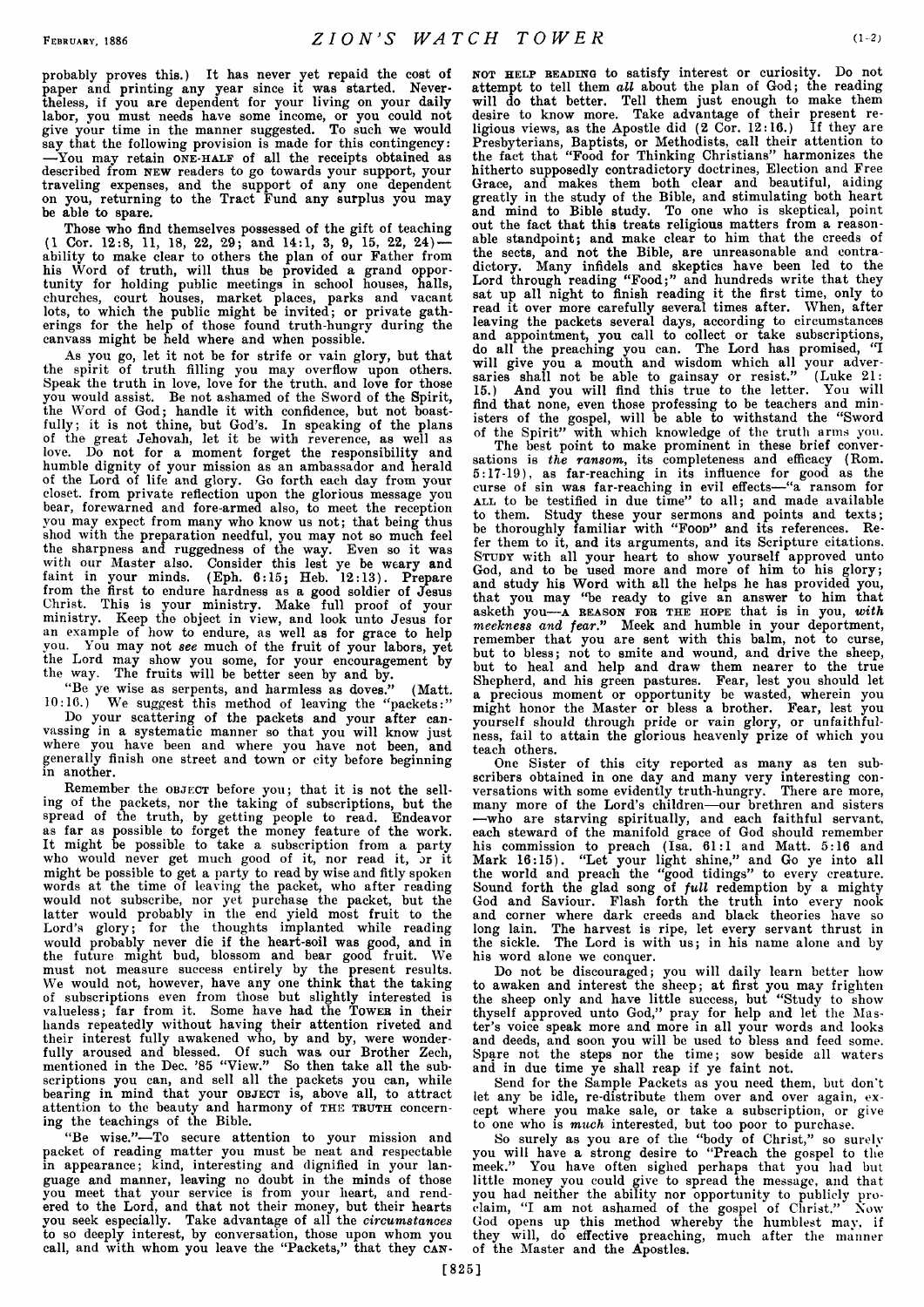**Of course those whose hearts are not absorbed in the "good tidings" and a desire to obey the injunction, "Feed my sheep," can go, one to his farm, and another to his merchandise or household affairs and find no time to be thus co-workers with the Master; and of course those whose hearts are full, will find some way to render service. They will find opportunities in which self-denial (self-sacrifice) will enable them to do what they can, and the warmer the interest the more time can and will they spend in this or some form of service appreciated by the Master.**

**One Sister can only find time as she goes and comes from the market and shows her will in the matter by using that. Another commenced by giving one half-day each week, and is now deeply interested and giving nearly four days of each week in this preaching. One Brother writes that he uses the evenings after his day's labor; another, that he finds the Lord's Day especially favorable to the work, and much more profitable than anything else to himself as well as to those whom he endeavors to interest, and whose minds and bodies are more at rest and who are more easily interested then, than upon other days. Next to meeting fel-**

**low saints for Bible study, no work could be better adapted or more suitable to the day which memorializes the resurrection of our Lord after having given himself a ransom for all; witnessing as it did, to the perfectness of that ransom which is the foundation of all the glad tidings of forgiveness of sins and full release of all from sin's penalty. Be not in too great haste; wherever you find a hearing ear give it plenty of time and call back repeatedly to assist. Be instant in season and out of season—when convenient and when not convenient** *to you.* **Take along a note book; keep a note of those specially interested, of those you failed to see, and where you began and left off distributing on a street, etc.**

**Let us know whether you are ready to try—When?—How many samples you will likely need, and whether you expect to canvass adjoining towns, etc., etc. God bless you. God speed the truth.**

**N. B.—In answering this state yourself clearly, and give your full address very plainly. Should you send in any lists of subscribers, six months and yearly subscribers should always be on sheets of paper separate from your letter.**

#### HOW WE LEARN

**Great truths are dearly bought. The common truth, Such as men give and take from day to day,**

**Comes in the common walk of easy life,**

**Blown by the careless wind across our way.**

**Great truths are greatly won; not found by chance, Nor wafted on the breath of summer dream; But grasped in the great struggle of the soul,**

**Hard buffeting with adverse wind and stream.**

**Not in the general mart, 'mid corn and wine; Not in the merchandise of gold and gems; Not in the world's gay hall of midnight mirth: Nor 'mid the blaze of regal diadems:**

**But in the day of conflict, fear and grief, When the strong hand of God puts forth in might, Ploughs up the subsoil of the stagnant heart, And brings the imprisoned truth seed to the light.**

**Wrung from the troubled spirit in hard hours Of weakness, solitude, perchance of pain, Truth springs, like harvest, from the well-plowed fields,**

**And the soul feels that it has not wept in vain.**

**—***Ronar.*

# IN, BY, AND THROUGH CHRIST

**Words are mediums for communicating thoughts. Where the same word is used in giving expression to various thoughts, we must judge of the meaning or sense in which it is used in any particular case from the context. This rule applies to the use of the preposition** *in* **of our English language, and also to its corresponding word** *en* **in the Greek. As an illustration of this, take the following sentence:**

**I had my satchel** *in* **(1) my hand as I went** *in* **(2) the wrong door** *in* **(3) mistake,** *in* **(4) haste to take the train,** and determined to be *in* (5) subjection no longer.

**In this sentence the word** *in* **is used to convey five different thoughts which though correctly stated, might be as well or better expressed by other prepositions. Thus, in the above sentence, the first** *in* **has the strict or primary meaning of in, while the second might more accurately be rendered** *through,* **the third** *by,* **the fourth** *with,* **and the fifth** *under.*

**The same is true of the corresponding Greek word** *en;* **its primary significance is (1)** *in,* **as, "in thy heart and** *in* **thy mouth" but** *en* **is also used as signifying (2)** *through,* **and (3)** *by,* **and (4)** *with,* **and (5)** *under.*

**This word** *(en)* **is translated (2)** *"through"* **in our common translation of the Bible, as the following instances will illustrate: "He casteth out devils** *through [en]* **the prince of devils." (Matt. 9:34.) "Sanctify them** *through [en]* **thy truth." (John 17:17.) Also Acts 4:2, Titus 1:3, and 2 Cor. 11:3. It is forcibly translated** *by* **(3) when the Apostle says, "I would stir up your pure minds** *by [en]* **way of remembrance." (2 Pet. 3:1.) It is, with evident correctness, rendered** *with* **(4) in Matt. 26:52, "They that take the sword shall perish** *with [en]* **the sword." (See its similar use, Matt. 20:15, 22:37, and 25:16.) The same word** *[en]* **is well and properly rendered** *under* **sometimes, as for instance (Matt. 7:6), "Lest they trample them** *under [en]* **their feet:" and (Rom. 3:19), "What things soever the law saith, it saith to them who are** *under [en]* **the Law."**

**With the above demonstrations of the meaning and use of the word in mind, it must be evident to every reader that the accurate meaning of these little words** *"in"* **and** *"en"* **in any case must be determined from the context, and from the general teaching of Scripture. To this we now direct attention in connection with the following texts:**

**(1) "If any man be in** *[en]* **Christ, he is a new creature." 2 Cor. 5:17.**

**(2) "The dead in** *[en]* **Christ shall rise first." 1 Thess. 4:16.**

**(3) "As in Adam all die, even so in** *[en]* **Christ shall all be made alive." 1 Cor. 15:22.**

**(4) "That in the dispensation of the fullness of times, he might gather together in one all things in** *[en]* **Christ, even in** *[en]* **him." Eph. 1:10.**

**(5) "God was in** *[en]* **Christ reconciling the world unto himself." 2 Cor. 5:19.**

**Those who have not noticed that, as above shown, the words** *in* **and** *en* **have no less than five significations, or who fail to make use of their knowledge and always give the words** *in* **and** *en* **their primary signification, must of necessity be somewhat bewildered by the foregoing texts; and gathering them together they would conclude that finally God, angels, men, devils, and the lower animals, would all be** *in* **Christ— "new creatures." And finally when asked how and in what sense these would ever be** *in* **Christ, they would doubtless be puzzled for an answer.**

**In examining these Scripture statements, let us avoid such a stupid and bewildering error, and noting the connecting text, let us rightly divide the word of truth (2 Tim. 2:15), applying the proper significance to the word** *in* **as when reading any other book. By recognizing the foregoing rule, we can readily bring all these texts into harmony with each other, and with all other passages of Scripture.**

**We start with the unqualified statement that the Scriptures everywhere recognize the Christian Church as Elect, according to the foreknowledge of God, and being** *selected* **through faith and obedience through the Christian age— "the acceptable year [epoch] of the Lord"—as the members of or** *in the body of Christ,* **joint-heirs with Jesus their Head and Forerunner, to the great prize and inheritance of "glory, honor and immortality"—the divine nature. All these are "new creatures." (2 Pet. 1:4.) These alone may therefore properly be said to be** *members in* **the body of Christ; and they are in all but a "little flock" of "overcomers." This being true, and we shall give yet further proof of it shortly, it follows that the other texts under present consideration should not be so construed as to nullify and contradict this plain and general testimony, and as we look at them we will find that they do not.**

**The second text corroborates the first and the above view**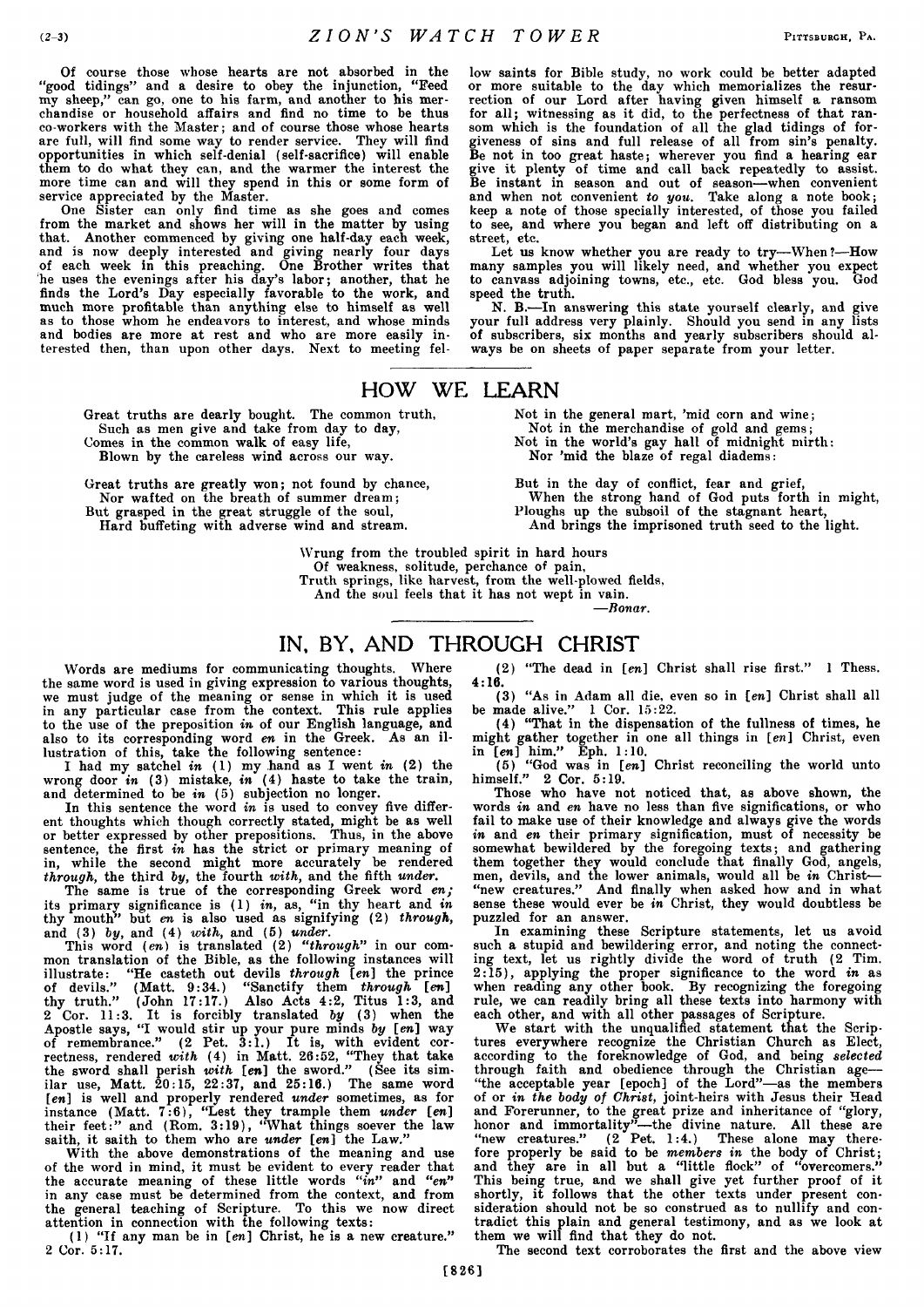**when it refers to a "first" or chief resurrection; for if all are to be** *in* **Christ as members of his body, why separate the members of one body? Furthermore this text separates and distinguishes between the dead** *in* **Christ, and other dead not** *in* **Christ, and thereby contradicts the idea some have drawn from the third text in the list.**

**The third text would have been more clear for the average reader had the Greek word** *en* **been translated** *through* **or** *by* **instead-of "in" for this is the evident sense: As** *by* **or** *through* **the act of Adam our first representative all died, even so by or through the act of another representative shall all be made alive. The one caused the death of** *all,* **the other causes the re-living or resurrection of** *all.* **This text has the same significance as another by the same writer (Rom. 5:18, 19): "By one man's disobedience the many [all] were constituted sinners, so by the obedience of one shall the many [all] be constituted righteous."**

**Besides if we were to attempt to put upon this third text the primary signification of** *in,* **would it not imply that the dead would get into Christ first and be made alive afterward? And would not this imply an absurdity?**

**In the fourth text in the above list the word** *en* **might better have been translated** *under* **as in the other cases it has been rendered thus, and properly. (See illustrations given.) Jehovah has not only appointed Christ to be the** "head over the Church which is **HIS BODY**" and which is to **be associated with him in all his work in the future dispensations, but He also appointed the Christ (including the body) to be head or ruler over** *all things,* **purposing thus to again bring under one rule all things and beings earthly and heavenly, putting all things under Christ—under his feet or control, excepting only himself (1 Cor. 15:27). Thus understood this text is in harmony with all others, as well as grandly sublime in itself.**

**In the fifth text the word** *en* **may be translated advantageously, by either of the words** *by, in,* **or** *through.* **The thought is, that Jesus did not form the plan in the execution of which he has had and will have so important a place: for it was Jehovah's own plan. "God was [operating his own plan]** *in* **[or** *by* **or** *through***] Christ; reconciling the world unto himself."**

**Let it be noticed, moreover, that while "by" suits the third of the above texts, and "under" suits the fourth, and either "by" or "through" suits the fifth, yet none of these can be applied to the first and second. These are sensible and reasonable only when** *en* **is translated** *in,* **and understood in its primary sense.**

We trust that the above is hereby made clear to all; **yet lest any should thus far have failed to note how clearly and forcibly the Scriptures everywhere separate those "in" Christ as body members, or under the other figure members of his espoused Bride, from the world which is to be blessed after the body or bride is** *complete* **(Rev. 19:7), and by that bride or body in connection with, and under control of the head, we will cite some Scripture relative to this point below : —**

#### THE ONE BODY OF CHRIST, THE MEMBERS OF IT BEING SELECTED, DISCIPLINED AND PROVED NOW FOR FUTURE SERVICE AND GLORY

**Because of the close relationship of this company, and because of their joint-heirship with Him, as the wife is called by the name of her husband, so these are called by the name of Christ and are the body of Christ.**

**The entire nominal Church is nominally "the body of Christ," but only the faithful "overcomers" who take up their cross daily and follow him, are worthy of him, and are really his body (Matt. 10:38), and the names of them he will not blot from the roll (Rev. 3 :5 ); but he will eventually own and glorify them with himself as members of his "body," his "bride" and joint heir.**

**The present Christian age has for its special object the selection of this one body, of which Jesus is the head and chief. And as soon as the last members of this select company are prepared by discipline, etc., they will all be glorified by resurrection power, made like their head, and with him they will enter upon the great and long prophesied work of blessing all the families of the earth. Gal. 3:29.**

**How any one can read the Scriptures with interest and care, yet fail to see (notwithstanding occasional imperfections of translations) that the Christian Church is separate and distinct in the promises made to it, and in the hopes set before it, and in every sense, from the world, is more than we can understand.**

**Note the following references:—"There: is one body even as ye are called, in one hope of your calling" . . . "one** **Lord, one faith, one baptism, one God and Father of all."** "And He gave indeed the Apostles and the Prophets **and the Evangelists and Shepherds and Teachers for the complete qualification of the saints for the work of service in order to the building up of the body of the Anointed One." . . . "Being truthful, in love we may grow up in all things into him who is the head—the Anointed One from whom the whole body . . . by means of every assisting joint . . . affects the growth of the body for the building up of itself in love." (Eph. 4:4-16). Thus the Apostle clearly shows that the work of the Church in the present time is for the completion of the Church—the body of Christ, as he had already shown (chap. 2:6, 7) that after our exaltation with Jesus to heavenly honors God would exhibit "in those ages that should come after, the surpassing riches of his favor, in graciousness on us, in** *[en]* **Christ Jesus."** *[Rotherham's translation.]*

**In the same letter (chap. 1:4-11) Paul tells us of the predestination of this body for this work "according as he chose us in him before founding a world, . . . in love marking us out beforehand unto adoption of sons . . . according to the riches of his favor which he made to superabound toward us; in all wisdom and prudence" [i. e., as we could bear it] "making known unto us the mystery of his will" [or plan] "according to his good pleasure which he purposed in him, with a view to an administration [dominion] of the fullness of the seasons—to reunite for himself under one head [or rulership] the all things, in** *[en* **under] the Christ [head and body] the things on the heavens and the things on the earth, in** *[en***—under] Him; in whom also we were taken as an inheritance, being marked out [as a class or body] beforehand, according to a purpose of him." —***Rotherham's translation.*

**And in the same chapter verses 21 and 23 we are' told that God exalted Jesus above all others, both for the present and all future ages, "and subjected all things under his feet and constituted him a. Head above all things for that Church** which is His Body—the full development [or completeness] **of Him [the Christ] who the all things in all, is for himself filling up."**

**How well these statements from one epistle agree with the words of the Master himself, who said, "I pray not for the world but for them which thou hast given me" [the disciples]. "Neither pray I for these alone, but for them also which shall believe on me through their word. [The entire previously marked out "Church," "body," "bride," or "brethren" of Christ.] That they all may be one . . . that they may be made perfect in one and [as a result of the perfecting of that one body] that the world may know [in** that due time] that thou hast sent me and hast LOVED THEM **as thou bast loved me." John 17:9. 19-23.**

**We might multiply references to the oneness of the Body of Christ (into membership in which, consecrated believers now reckonedly come,) whose worthiness to be of His Body and share his name and coming glory is made to depend upon their faithfulness in suffering with him in this age in which sin and suffering are permitted for the development of this very Body of Christ. But this we leave with the reader to do for himself, merely citing you now to a few illustrations as follows:**

**Phil. 3:14, 21. This refers to the** *one body* **of many members. "Our inglorious body" as viewed by the world. Also note Paul's anxiety to be "found in Him," and at what cost he sought membership in that "body," and the superior or chief resurrection it will enjoy. Phil. 3:7-11. Also Col. 1: 16-18, 24-28; and 3:1-4, 15. Also compare the account of the completion of the body of Christ by the gathering of the** *dead in Christ* **together with the last members, alive when** their head returns, as given in 1 Thes. 4:16-18 with the **account of same in 1 Cor. 15:51-53. Glance also at 1 Cor. 9:24-27 and at Rom. 12:4-6 and Acts 15:14.**

**Finally, notice also that in the ordinance of Baptism, the consecrated are baptized "into" Christ, by their sacrifice or burial in death with him (Rom. 6:3), and that in the breaking of the "one loaf" in commemorating the Lord's Supper, we signify our knowledge of, and membership in and fellowship with, the "one body," now being broken. 1 Cor. 10:16, 17.**

#### THE HOPE FOR OTHERS NOT MEMBERS IN THE BODY OR BRIDE CLASS

**Elsewhere we have shown from Scripture that in the consummation of God's plan there will be various orders or classes of beings, all fully and completely saved or released from sin and its effects, and all perfectly happy, all in perfect oneness of harmony with their Creator, and hence with each other, and yet as classes and as individuals differing**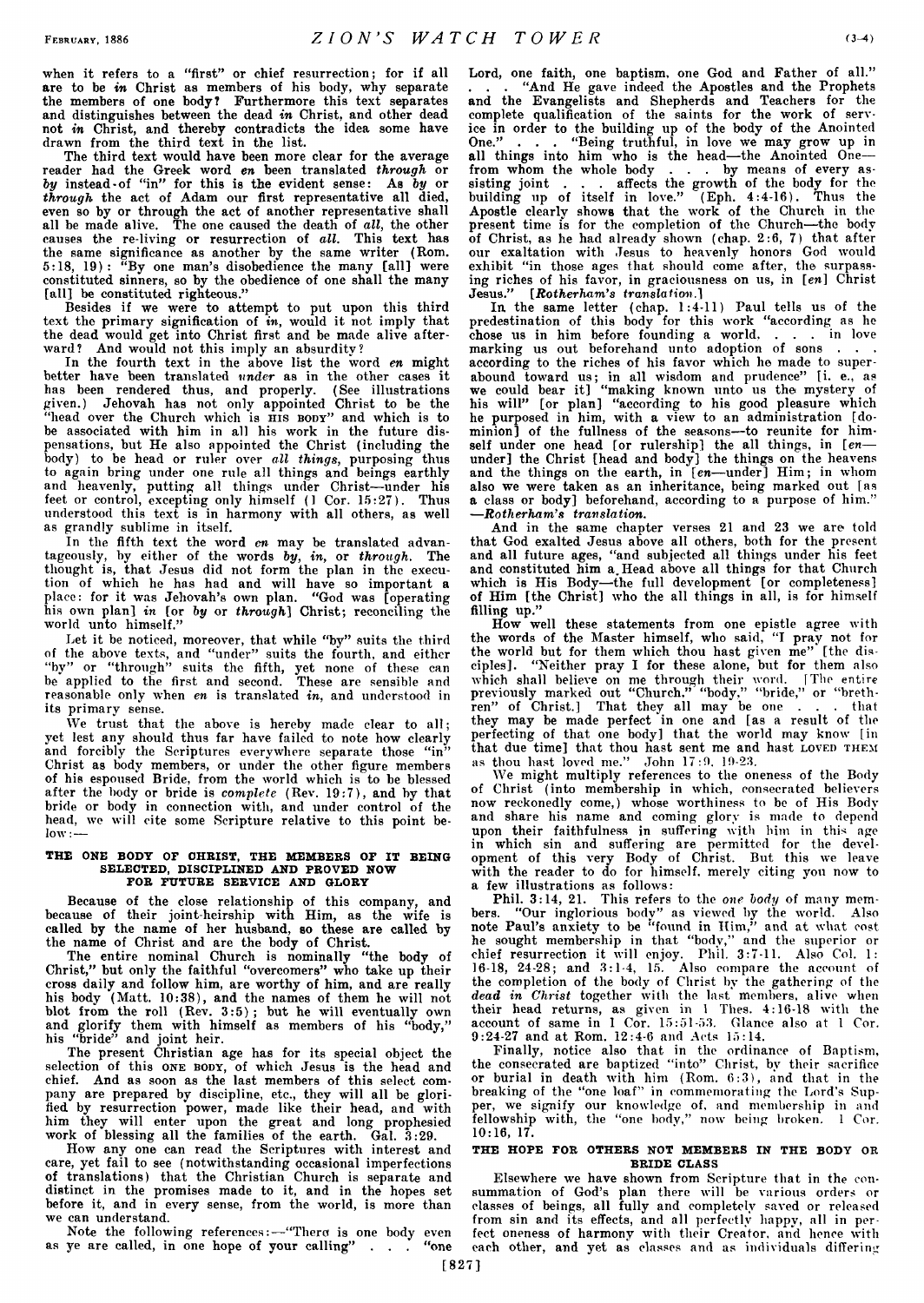**one from another, yet each rejoicing in his own station and appreciating it most.**

**Some will be heavenly or spirit beings, while others will be earthly or flesh beings; and as the Apostle informs us, there will be distinctions or different classes on both of these planes. (1 Cor. 15:38-40.) Among the earthly there will be differences, even as now there is one kind [or order] of flesh of beasts, another of birds, and another of fishes, and chief over and Lord of all these (Psa. 8:5-8; Gen. 1:28) is man. And when all things are brought into perfect harmony with God (all that will not after full opportunity come into harmony being "cut off" from existence), then these classes or orders will each be perfect, yet retain the Creator's originally intended differences from the other classes. Hence, "in the fullness of times," there will be on the earthly plane perfect fishes, perfect birds, perfect beasts, and over and above them all their king and ruler, perfect man; himself and his dominion restored (by tne great Deliverer whom God provided—Christ Jesus and his "bride" or "body" ) to the original likeness of his Creator, and to his dominion over all.**

**And there will be likewise different orders or classes of beings on the heavenly or spirit plane of existence, all likewise perfect and happy and holy, and at one yet differing even as one star differs from another star in position, magnitude and orbit (1 Cor. 15:41).**

**Most excellent and exalted above all others, the center around which all others shall revolve, owning allegiance and rendering loving obedience and service, is the class of spirit beings of the** *divine nature***—"for above all principality and power, and every name that is named, not only in this world, but also in that which is to come." Eph. 1:21.**

**As already shown, Jehovah alone possessed this divine nature originally, but has, because of his fidelity and obedience even unto death, "highly exalted Jesus our Lord to this sublimely grand position, so much better than angels," giving him the heirship and rulership of the universe. And not only so, but God hath promised and will not repent, that the "body members," otherwise called the "Bride" of Christ, sharers of "the sufferings of Christ" shall share also in his glory, honor and exaltation to the "divine nature," as heirs of God and joint-heirs with Jesus Christ their Lord. (2 Peter 1:4, Rom. 8:17, and 1 Cor. 6:3.) These wait until their foreordained number is complete and made perfect, to enter into the honors and joys of their Lord—to be "glorified**

**together" with him. Rom. 8:17, and John 17:21.**

**How many different orders or classes of heavenly or spirit beings there are we know not, but one of the lower orders is that of "angels," only "a little" higher than perfect men (Psa. 8:5), though "far" below the divine order (Eph. 1:21), yet all perfect, all happy, all at one or in harmony.**

**Another class we know of who will in their powers, etc., be lower than the divine nature, yet spirit beings, probably much on the same plane as "angels," viz., the large class who, during the present age, made consecration vows, but who through "fear" (Heb. 2:15) hesitated and kept back the sacrifice and failed to suffer with Christ, when to have boldly advocated his teachings would have cost them earthly comforts, honors, ease, etc. These not being "overcomers," cannot be of the "Bride"—cannot sit with him on the throne of highly exalted dominion. (Rev. 7:9, 15; 14:3, 5.) Yet, thank God, there is a place provided for these "before the throne." They cannot have crowns, but they shall have palms, and shall serve God in or through or by means of the temple, though they cannot be parts of that temple which is the body of Christ. And this is a great company, while the temple class, the enthroned class, the crowned class, the body class, the overcomers, the joint heirs, who shall partake of the divine nature, and receive the great dominion is a "little flock." Compare Rev. 7:9 and Luke 12:32.**

**These are the virgin companions who follow the bride and rejoice in her exaltation, and are honored also, though less highly, by the king. See Rev. 19: 6, 7, and Psa. 45:14.**

**Thus seen, the hopes of all God's creatures for restitution and every blessing, is made dependent on Christ Jesus our Lord, and his perfect work—the ransom which he gave. Hence all hopes center in him, and every blessing and favor of God comes to men in [en] or through or by Christ, but in the sense of having membership in the select body, the Ecclesia (Church)—called "the Christ." of which He is the Head, only those are in Christ who, after accepting justification as God's gift at the hands of Jesus the Redeemer, also accept of God's call to sacrifice with Jesus; joint-sufferers, they are joint-members and joint-heirs with him.**

**If any man be thus** *in* **Christ, he is a "new creature" reckonedly of the "divine nature," now. And these things shall be actually so, when the time for exaltation and change comes—when the selection of the entire body is completed.** *"We* **shall all be changed" and thereafter "we shall be like him" who is "the express image of the Father's person."**

## SHEOL IN THE OLD TESTAMENT

**In the Revised Version of Gen. 37:35, the words of Jacob to his sons and his daughters, after Joseph's coat dipped in blood, had been shown to him, are rendered, "I will go down to the grave to my son mourning,"** *Sheol* **being translated,** *to the grave.* **The Common Version reads, "I will go down into the grave unto my son mourning,"—the only change made by the Revisers consisting in a substitution of** *to* **for** *into* **and** *unto.* **But they have inserted in the margin the following explanation of** *the grave:* **"Heb.** *Sheol,* **the name, of the abode of the dead, answering the Greek** *Hades,* **Acts 2:27." This explanation is correct and sufficient; but the necessity of making it, and of referring to it in subsequent passages, shows that the translation was not esteemed wholly satisfactory.**

**It is not, therefore, surprising that the same word has received other translations, after the manner of the Common Version. For instance, in the account of the overthrow of Corah, Dathan and Abiram (See Num. 16:30, 33), it is translated,** *the pit,* **probably because this expression was supposed to agree with the form which was given to the judgment of** God, viz., "the earth opened her mouth and swallowed them<br>up . . . and so they . . . went down alive into the **up . . . and so they . . . went down alive into the pit." But while retaining this translation, the Revisers have admitted the need of some explanation by inserting** *sheol* **in the margin, yet without referring as they should have done, to the passage in Genesis where this Hebrew word is explained by them as "the name of the abode of the dead." For can the world** *Sheol* **shed light on the English expression, unless its meaning is known to the reader? And if it could be assumed that the English reader would know the meaning of** *Sheol,* **why should not the word have been put in the text, instead of the margin? Without a reference to Gen. 37:35,**

**the marginal** *sheol* **is practically useless to an English reader. Indeed, we find such a reference in Isa. v. 14, where the word is translated** *hell;* **for the margin accompanies this third rendering by the following note: "Or, the** *grave,* **Heb.** *sheol.* **See Gen. 37:35." With this note the reader, provided he consults the margin and then examines the explanation in Gen-** **esis to which lie is referred, will obtain a tolerably correct view of the meaning.**

**Briefly, then, the treatment of** *sheol* **in the Revised Version is as follows: It is translated** *the grave,* **fifteen times (Gen. 37:35; 42:38; 44:27, 35; 1 Sam. 2:6; 1 Kings 2:6, 9; Psa. 141:7; Prov. 30:16; Eccl. 9:10; Cant. 8:6; Isa. 38:10, 18; Hos. 13:14);** *the pit,* **five times (Num. 16:30, 33; Deut. 32: 22; Psa. 55:16; 86:13); and** *hell* **fifteen times (Isa. 5:14; 14:9, 11, 15; 28:15, 18; 58:9; Ezra 31:15, 16, 17; 32:21, 27; Amos 9:2; Jonah 2:2; Hab. 2:15). It is also Anglicized as** *sheol* **in twenty-nine places (2 Sam. 22:6; Job 7:9; 11:18; 14:13; 17:13, 16; 21:13; 24:19; 26:6; Psa. 6:6; 9:18; 16:10; 18:6; 30:4; 31:18; 49:15, 16; 89:49; 116:3; 139:8; Prov. 1:12; 5:5; 7:27; 9:18; 15:11, 24; 23:14; 27: 20). Thus it is translated in thirty-five places, and Anglicized in twenty-nine. And it is noticeable that all the passages in which it is Anglicized (including 2 Sam. 22:6—Psa. 18:6) are poetic. It is also noticeable that all the passages in which it is translated** *hell* **are in prophetic books (Isaiah, Ezekiel, Amos, Jonah, Habakkuk).**

**But is there any sufficient reason for this varied treatment of the word? We could answer this question in the affirmative if there were evidence, (1) that in the Hebrew language** *sheol* **had more than one meaning—e. g., a primitive meaning and a derivative, or (2) that in the progress of religious knowledge among the Jews, it exchanged one signification for another, or (3) that it always had an indefinite, shadowy meaning, dependent on the context. Upon examination, however, we do not discover in the Old Testament use of the word evidence that it had more than one signification, or that its latter signification was different from its earlier.** *\*\*\*\*\*\*\**

*Sheol* **is represented in some of them as vast, cavernous, unfilled. In it the dead are spoken of as asleep, or inert, or as deprived of the honor and power which they had in life, (Isa. 14:9, 11, 15; Ezek. 31:14-18; Amos 9:2; Jonah 2:2; Hab. 2:5). We are unable to discover any valid reason for rendering the word** *hell,* **rather than** *pit,* **in these pas**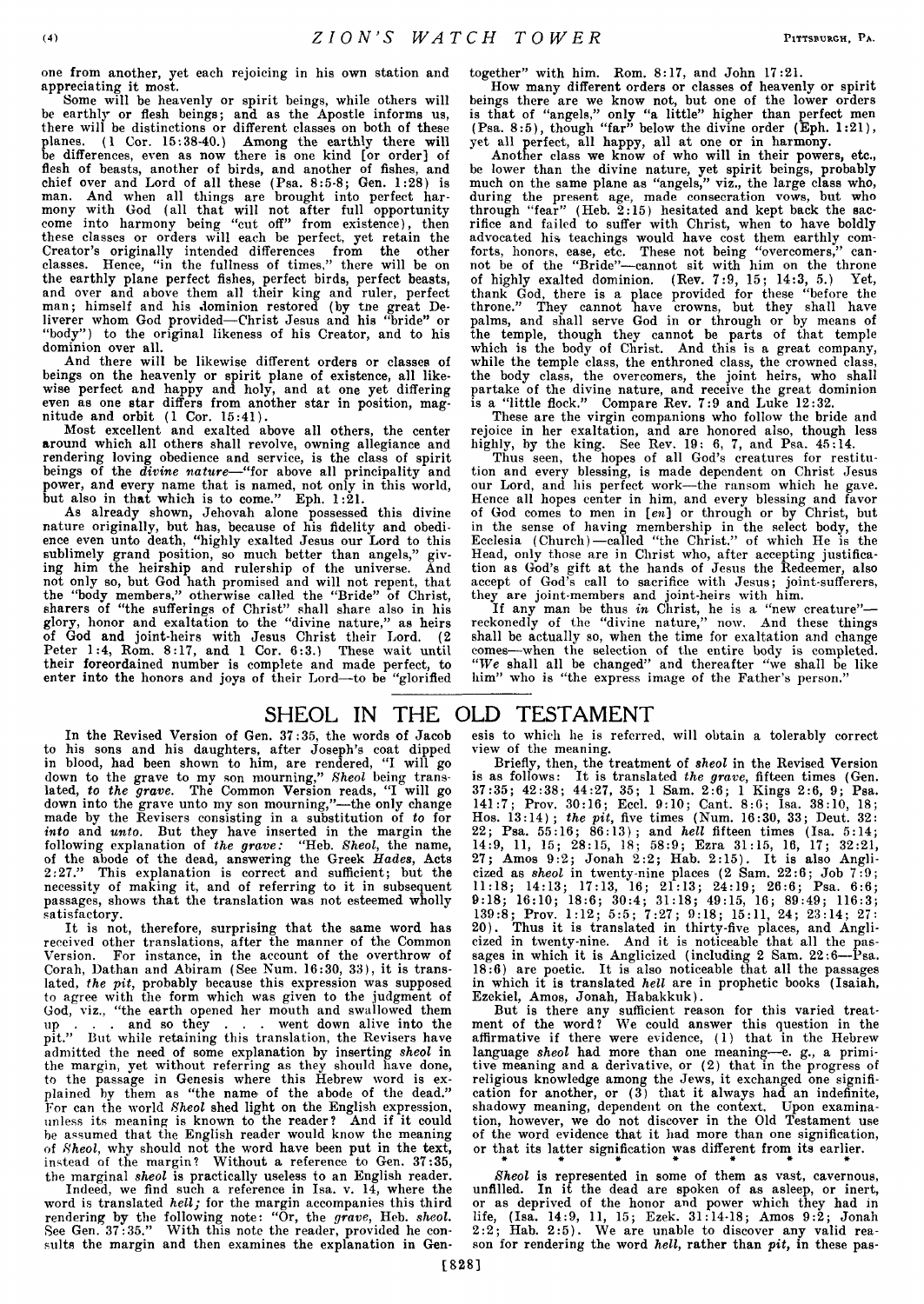**sages, or indeed any reason for translating it at all, which would not require its translation in any of the places where it is treated as a proper name.**

**The statement in the Preface to the Revised Version is as follows: "The Revisers, therefore, in the historical annotations have left the rendering 'the grave' or 'the pit' in the text, with a marginal note 'Heb.** *sheol'* **to indicate that it does not signify 'the place of burial;' while in the poetical writings they have put most commonly** *'sheol'* **in the text and 'the grave' in the margin. In Isa. 14, however, where 'hell' is used in more of its original sense, and is less liable to be misunderstood, and where any change in so familiar a passage, which was not distinctly an improvement, would be a decided loss, the Revisers have** *contented* **themselves with leaving 'hell' in the text, and have connected it with other passages by putting 'sheol' in the margin." (p. 7). The reasons here assigned for leaving the translation 'hell' in the text, do not seem to us very cogent, and the neglect to allude**

**in any way to the twelve other places in which the same translation is retained, is remarkable. Probably, however, it was thought that the explanation of their course with Isaiah 14, would be considered, without remark, as applicable to the other cases. But it would have been better to have represented the Hebrew word everywhere by** *Sheol* **or** *Hades,* Greek equivalent.

**Notwithstanding the criticism which we have ventured to make on the treatment of** *sheol* **in the Revised Version, we desire to say that, as far as we have been able to examine that Version, it is a great improvement on the one in common use. Though more changes, wisely made, would have been welcome to many scholars, it was certainly better to err on the side of caution than on the side of rashness. And in spite of all the just or unjust criticism upon it, the Revision is a work of high and reverent scholarship, contributing to a more correct view of the original text***.—Alvah Hovey.*

#### THE PRECIOUS BLOOD

**[Reprinted in issue of October, 1882, which please see.]**

## PURIFIETH HIMSELF

"And every man that hath this hope in him purifieth himself even as he is pure."--1 Jno. 3:3.

**It has probably been noticed by our readers that but** little has been said in the Tower upon the subject of moral**ity, and that the various Christian graces, such as benevolence, kindness, gratitude, love, etc., have received but little special attention; while there has been no urging of Christians to be honest, to be truthful, to forego certain worldly amusements, to disregard the fashions of this world as to manner of dress, etc., etc.**

**These and kindred topics are generally regarded both in pulpits and in the various religious papers as matters of greatest importance. But it should be noticed that the bulk of Bible teaching is not morality, but "doctrines," revelations and teachings relative to God's plan and our part in it, from which, as fruits, morality and the graces are expected to grow. "Exceeding great and precious promises" are planted, and where these enter good and honest hearts, faith and hope and love spring up with their various fruits of purity of mind and body, meekness, gentleness, benevolence, and selfsacrifice for the good of others, and above all, in the service of God and his truth. Thus morality and the cultivation of the various graces are by no means ignored in Scripture; and though accorded a less prominent place than other features of their teaching, they are thus most emphatically taught.**

**Because the Bible does so, the Toweb aims at the root of the matter, to get the heart right; for "out of" the heart "are the issues of life." (Prov. 4:23.) An impure fountain cannot send forth sweet waters; neither can a pure fountain send forth bitter waters. But how shall the heart be made right? by telling a man that he must not be intemperate, that he must not be dishonest, that he must not be unkind and selfish, etc.? No; you will never convert a man by laying down the law to him, nor by merely telling him the disadvantages of wrong doing. Men know what they ought and ought not to do generally, but the tendency of the fallen nature is downward, and they need to be converted from the heart before they can resist it. That is, the affections must first be turned away from sin to righteousness.**

**Nothing is calculated to do this so effectually as to let men see the glorious plan of God as revealed in the Scripture. This is to be God's plan in the age to come; for the knowledge of the Lord revealed by his plan shall fill the whole earth as the waters cover the sea. Men will not then be scared into the service of God by the false threat of eternal torment; but being constrained by the love of God, the abundance of the nations shall be converted. (Isa. 60:5.) God does not desire the service of fear, except that filial fear** which is inspired by love, which dreads to incur his dis**pleasure, or to appear ungrateful for his favors.**

**The Bible, in type, and prophesy, and copious expositions of the same, shows how fully and completely our sins have been cancelled, and our lives redeemed, by the precious blood of Christ; how it has been done in strictest harmony with the justice of God, who had justly condemned us to death (extermination) on account of sin, but who now as justly awards to all who will accept it, eternal life through the gift of his Son, our Lord Jesus Christ, who paid our ransom price. And this is shown to be our strong consolation, which leaves no room for doubt of our everlasting inheritance thus purchased for us, unless after being brought to a knowledge**

**of it, we refuse to accept the favor of God which few will do. The Bible not only gives this sure foundation for our faith, but it fills our hearts with joy unspeakable and full of glory through the revelations of the blessings to come, the further manifestations of the love of God. And in the presentation of so grand a plan for the redemption and restitution of mankind, the glorious character of our God is made to shine with such lustre that as men come to see it, they will be constrained to admire, to love, and to imitate.**

**Thus it will be with all men, when all men are brought to the knowledge of the Lord; and thus it is now, with those who are now made acquainted with him. His love begets our love and gratitude in return; his justice awakens our sense of justice; his benevolence leads us to deeds of benevolence: and thus we grow up into his likeness. We can show our love and gratitude to God by manifesting his character to our fellow-men, both in our common dealings with them, and also by doing good to all men as we have opportunity; especially to the household of faith (Gal. 6:10) ; in making known to all the exceeding riches of his grace. And if any man love not his brother, how dwelleth the love of God in him?**

**And every man which hath this hope which the Bible inspires, in him, purifieth himself even as he (God) is pure. Beholding the character of God as it shines in the face of Jesus Christ, he endeavors to eradicate from his own character and disposition that which is impure and out of harmony with the perfect pattern. Seeing God's benevolence, he gets ashamed of his own selfishness; seeing God's energy, he gets ashamed of his own indolence; seeing in God the beautiful balancing of a wise economy with a bountiful and loving providence, he comes to despise both meanness and extravagance, and attempts to wisely balance his own character in this respect. And thus the purifying process progresses from day to day in all who are truly his children.**

**And yet it is not by this purifying process that we render ourselves acceptable to God, though we are not acceptable to him without it. We were justified (reckoned perfect) at the very outstart—as soon as we believed—through the merit of our Redeemer; but if we would continue to be so reckoned, we must continue our endeavor to reach perfection.** And he who does not make such endeavor has by no means **the spirit of Christ. It is impossible to conceive of one filled with the spirit of Christ yet lacking in love to others, especially to them of the household of faith, or wholly lacking in effort to show that love. Love will show itself in deeds of kindness and acts of service, and love will return the evidences of grateful acceptance, and thus love cements the hearts of the truly consecrated.**

**A heart destitute of that love which delights to render service, or destitute of gratitude for favors received, either from God direct or through others, is not fully in fellowship and communion with God. How dwelleth the love of Christ in such a one? When God's truth takes proper hold upon the heart, it begins at once its moulding, shaping influence, bringing the child of God day by day into closer comformity to his will. And love will not render service grudgingly with a sigh and a groan at every effort. Such service is not pleasing to God. "The Lord loveth a cheerful giver," of whatever**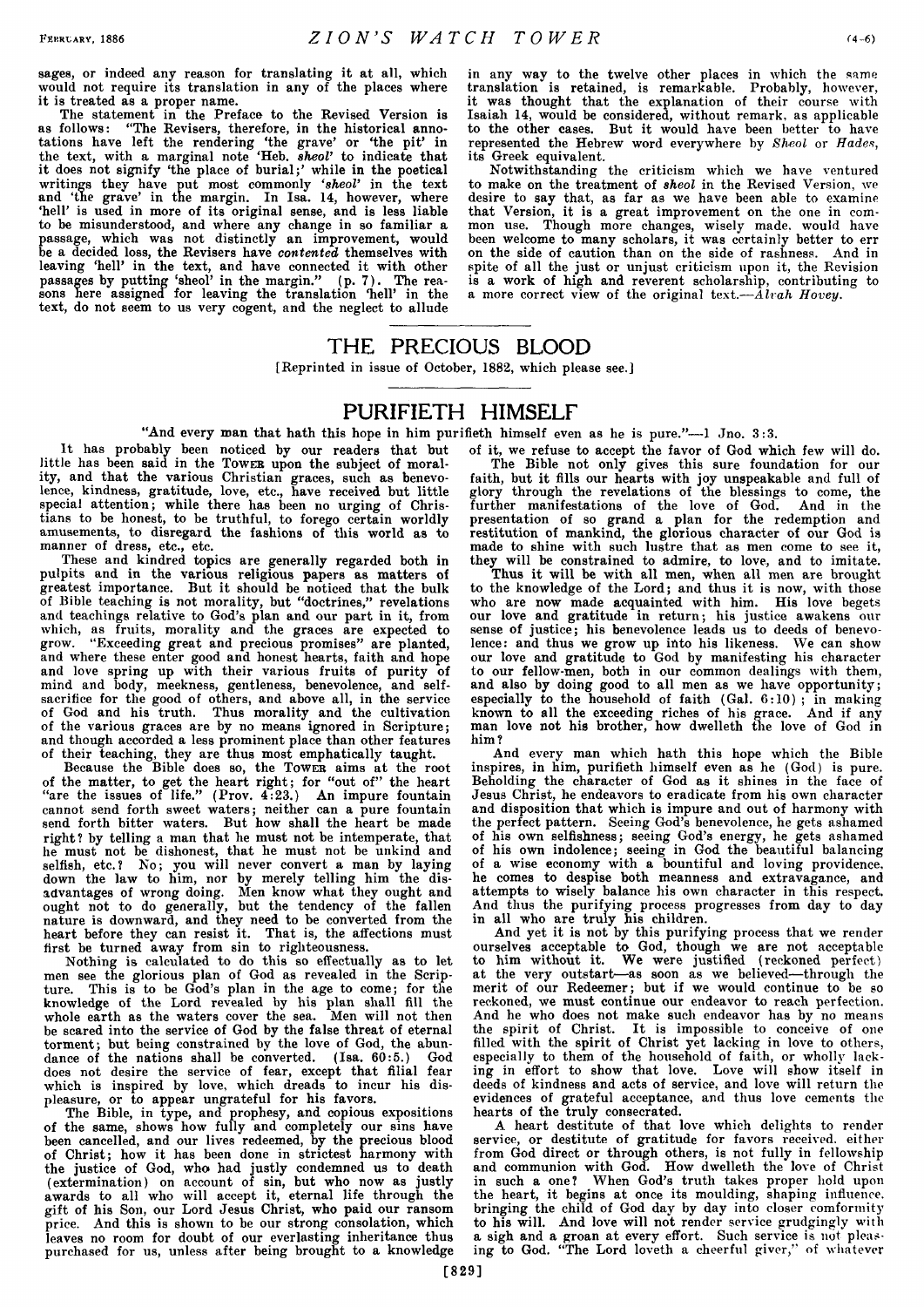**nature may be the gift or service to him or others.**

**Every one that hath this hope in him purifieth himself, for it is vain to hope for future glory if we are not trying to subdue sin now. God provides the helps in the promises, etc., but leaves us to do the purifying in ourselves, as the**

**text asserts. To the extent that we let His truth dwell in and operate in and control us, to that extent will the purifying** The Bride makes herself ready (Rev. 19:7) for **union with the Bridegroom by using the means provided by** the Bridegroom. MRS. C. T. RUSSELL.

## CONCEDED AT LAST

**Dr. Charles Hodge once declared that he never saw a Calvinistic theologian who held the doctrine that only a certain part of those who die in infancy are saved. Dr. Krauth replied that he had seen more than one such; and certain of the species survived down into the beginning of this century, and perhaps still linger about Steubenville. Dr. Krauth unkindly proceeded to give superabounding evidence that it was the general belief of the Reformed Church for a century or two after Calvin, that unbaptized infants are lost.**

**Prof. George L. Prentiss, of Union Theological Seminary, publishes an able and significant paper in** *The Presbyterian Review,* **in which he not only admits that the doctrine of general infant salvation has** *begun* **to prevail only in this century, but gives the credit for its victory in this country to Dr. Lyman Beecher and Dr. Charles Hodge. He proves conclusively from the teachings on the subject of the framers of the Westminster Confession that when it confines salvation to the elect infants, it was understood to hold that there was another class of unsaved, non-elect infants. He reminds us that even gentle Dr. Watts could, at the best, only hope for the** *annihilation* **of the infants of the heathen, and that Dr. Emmons could find no reason for believing that they would be saved.**

**But the more interesting feature in this admirable article** is not its honest confession of unwelcome historical fact, but **the presentation of the theological bearings of the doctrine which have never been fully considered. Read first this pregnant-paragraph in reference to the complete overthrow within our own century of the belief held by Augustine and Calvin, and the Westminster divines and Dr. Watts:**

**"The lesson taught us by such strange facts in the history of religious belief is not self-complacency, but charity and self-distrust. Very likely some of our opinions, which we identify with revealed truth, will be justly regarded a hundred years hence as wholly contrary alike to reason and to Scripture."**

**That is very pregnant and very true. It means that theology is a progressive science. It means that discussions of Inspiration, Atonement, and Eschatology are to be not merely tolerated, but welcomed in any church which will not be left far behind the truth a hundred years hence.**

**But Professor Prentiss proceeds to specify somewhat more carefully some of the theological bearings of the new doctrine of Universal Infant Salvation. It must have serious bearings if it teaches us that God, out of his infinite love, saves the majority, perhaps, of those who are saved, without regard to their original sin or their actual sin (for most of them have committed some actual sins) without probation and without repentence and faith. The doctrine of Universal Infant Salvation abandons the doctrine that renewing grace comes through baptism, or that children are saved through a covenant with their parents. It rests their salvation solely on God's goodness.**

**The doctrine of universal salvation, says Professor Prentiss, also "involves some very difficult, as well as very interesting questions in eschatology." How, he asks, does grace operate in them? Is it imparted before death, in death, or after death? What is the process, and what is the intermediate state by which the child, born unregenerated and under the curse of native depravity, nay, already beginning its actual sin, becomes fitted for the companionship of the holy? Truly here is a revolutionary element introduced into theology. However true the probation view in the case of adults, as compared with that of gracious election and sanctification, it has no relation to infants. By grace they are saved, without probation or faith.—***N. Y. Independent.*

**Our friends seem to be getting at some of the leading questions even though still so bound by their traditions and "standards" as to be unable to get at the answers. Cast but a glance at the theories suggested above and in the light of scripture and reason, one or both, they all crumble and fall.**

**If as Calvinists (embracing all Presbyterians and regular Baptists) once claimed, only elect believers and their baptized (sprinkled) children are "saved," then all others must be considered "lost," by which they give us to understand they mean, sent to a place and condition of endless torture; either physical torture, or as some of them express it, "mental agony which is worse."**

**But as above shown this barbarous view is giving place to a more enlightened one, by which all infants whether of believers or of unbelievers washed or unwashed, sprinkled or unsprinkled are transferred at death to heavenly bliss and none to torture. And if this change of theory be considered by our friends to alter the future for the thousands of heathen infants dying today, they must, if they would be just, transfer (in theory) from torture to bliss the millions of heathen infants who died before they changed their theory, and thus at one stroke they would transfer probably more than fifty billions of infants from torture to glory. Truly our Calvinistic friends are rapidly turning into Universalists, and if they keep on at this rate another stroke of the pen in their theory could as easily elect everybody.**

**We say "could as easily," and we add as reasonably could** *all* **adults be elected, as** *all* **infants, under this rule, flow so, you may ask? We answer that if, as is claimed by Calvinists, the electing was done before the foundation of the world, and if** *all* **so elected are saved, and** *only* **these, then from the above method of reasoning, it follows that all infants are elected and will all be saved; and since all adults were once infants, it follows that they were elect at that time. And according to Calvinism, once elected, they are always elected, and hence the present theories of Calvinists virtually make of them Universalists.**

**But while as above shown, Dr. Hodge, Prof. Prentiss and others recognized as representatives and leaders in religious thought from the standpoint of Presbyterianism, have modified their views, and the general views of their church to the extent of recognizing all infants as** *elect,* **yet they do not accept the** *reasonable* **deduction of their theory, which we have just presented, viz., universal election; nor do they act upon their theory as it relates to the infants. Their confession of faith still discriminates between the sprinkled children of believers, and the unsprinkled, and children of unbelievers, and they still treat the sprinkling of unbelieving (?) infants as of vital importance.**

**Furthermore, if they really believe that the heathen dying in infancy, all enter an eternity of bliss, and all heathen adults dying, enter an eternity of woe and torture, why, if this is really their view, do Presbyterian missionaries so valiantly assist in stopping heathen parents from destroying their infant children ? Why with such a faith, do they not rather use every means to kill off the children? If their theory be correct, the missionaries would save more by far in this way than by present methods of helping preserve the lives of the children, knowing full well that they do not gain one in a thousand of those who reach mature years?**

**The reason is, that these advanced thinkers do not believe their own theories; they are in utter confusion on all doctrinal matters; and we fully agree with the quotation above, that some of their doctrines "will be justly regarded a hundred years hence as** *wholly contrary* **alike to reason and Scripture." Our prayer and labor and hope is that this desirable conclusion may be much sooner realized, in order that the Election which is reasonable and Scriptural and beautiful, may be seen by the thousands now blinded by "Confessions of Faith," traditions, superstitions and errors received from the past.**

**We will in our next examine the doctrine of Election as taught in the Bible, and would only here say that our friends above quoted while stepping out of the awful and barbarous view which consigned billions to torture simply because God wanted to have them tortured, and predestined that such should be their portion, they are stepping out in the wrong direction: in a direction which denies the necessity of faith in the Redeemer, which ignores original sin and the necessity and fact of the ransom therefor. They are stepping out of heathenish error, not into the light of God's revelation, the Bible, but simply into a ray of light from their own intellects.**

**The fact is, that in this step out, and forward, the Bible is ignored because it is supposed to be in harmony with the original doctrines of Calvinism, and thus in seeking light of human reason separate from the Bible, they are in a fair way to stumble shortly into a denial of original sin, a denial of the ransom (or corresponding price) paid by Jesus, and finally a denial of all which does not suit their un-ruddered and un-anchored reason.**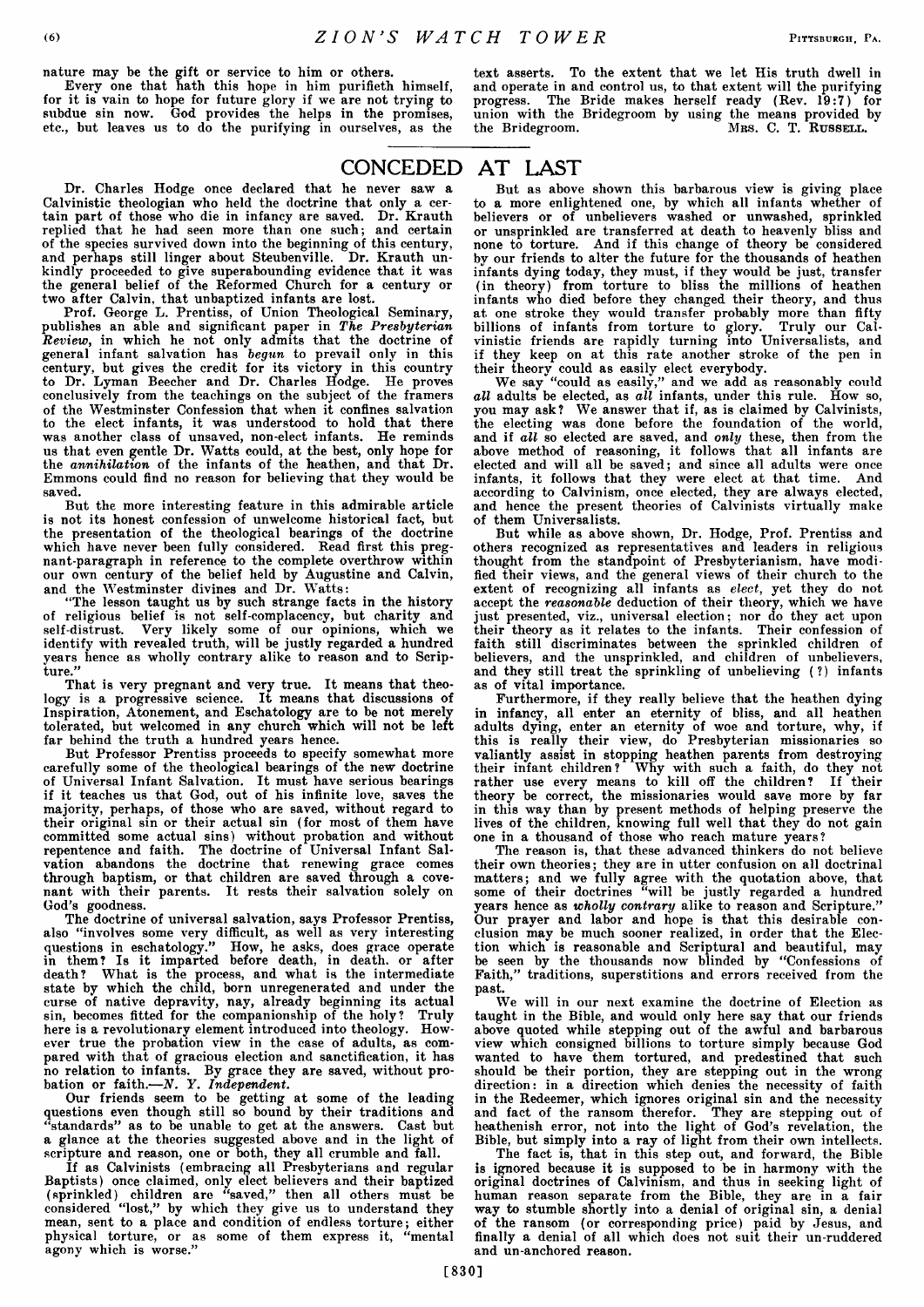**Let us use our reasoning powers as God intended, but let us not launch out upon the great sea of thought without a rudder and compass and Pilot. If we have not these, better far that we should stay at anchor and hold to the Word of God with blind faith and never reason at all. But rightly equipped and manned let us go on in grace and knowledge and love unto perfection. Thus all would soon see that in our first trial all were condemned in and through our Father Adam. God had arranged for our redemption, and in due time the ransom was given for all who were condemned in the original sentence. And in due time (the Millennium) all will be brought out of their graves to a knowledge of the Lord: and his plans and laws being then made known to all, their acceptance will be required. Hearty acceptance of God's**

**I suppose there are few readers of the Bible who have not felt, if I may use the expression, a little puzzled as to the real meaning of St. Paul's language when, in addressing the Philippians, he says, "Some indeed preach Christ even of envy and strife, and some also of good will; the one preach Christ of contention, not sincerely, supposing to add affliction to my bonds; but the other of love .... And I therein do rejoice, yea, and will rejoice." Phil. 1:15-18.**

**How any man could preach Christ of envy and strife, and how St. Paul could experience gratification in consequence, appears to us almost a paradox. Now every difficulty removed is a step gained; and although I would not venture to affirm that the solution I am about to suggest is indisputable, yet it commends itself to my judgment as at least highly probable; and if I can help any inquirer after truth to the removal of even one difficulty, whether of more or less importance, it is certainly not labor thrown away to make the effort.**

**We must remember that these words were written by St. Paul when he was a prisoner in Rome. We know that he was suffered to dwell by himself with a soldier who kept him. Can we doubt that he spoke of the things of the kingdom to that man, and preached to him Christ crucified as the sinner's only hope? or is it very difficult to suppose further that under the great Apostle's teaching and prayers this man became a convert to Christianity? If so, his conversion would soon become known to his fellow-soldiers, and he would become to them an object of scorn and derision.**

**Now the excavations of recent years at Rome have brought to light a very remarkable drawing commonly known as the "Blasphemous Graphite," which was found on the plaster wall of a guardroom of the Imperial barracks in the substructions of the Palatine, and which, I think, gives us the clue we are seeking. It is a rude representation of the crucifixion. The Saviour is represented extended on the cross, having a human figure with the exception of the head, which is that of an ass, from which circumstance the epithet "blasphemous" has become irrevocably connected with the drawing. On the left hand is a rudely-drawn figure of a supposed worshipper; and in ill-formed letters, such as we might suppose an illiterate soldier would draw, there is the inscription**

ALEXAMENOS SEBETE THEBON

**(Alexamenos worships God).**

**plan, and obedience to it, will then be rewarded with life, and any other course will he punished with the second death [extinction], leaving the culprit in the same state he would have been in had Christ not redeemed him.**

**Meantime an election progresses and two classes are chosen, one from among those living before God sent his Son, and one since—a, house of servants and a house of sons (Heb. 3:5, 6), an earthly and a heavenly "little flock." Yet not an infant in either, they are all "called and chosen and faithful," elected according to the plan which God originally purposed, viz.: "Through sanctification of the spirit [i. e. consecration of their hearts or minds] and belief of the truth, which truth, is the power of God unto salvation to every one that believeth." 1 Pet. 1:2; 2 Tlies. 2:13.**

## A RAY FROM THE PAST

**The whole purport of the designer of the sketch is evidently to hold up to scorn some fellow-soldier of the Praetorian guard as a worshipper of a God who was at the best** only half-human, and who underwent the ignominious punish**ment infflicted only on slaves and the vilest criminals. See, he seems to say, what kind of God Alexamenos the Christian worships!**

**"Little," says the Rev. Dr. J. R. Macduff in his most interesting remarks on this drawing, "did this jeering Pagan dream that his blasphemous work would be one day dug up as one of the evidences of Christianity, proving as it does in the most incontestable form that the early converts believed the great doctrine that the crucified Man was none other than God," [i. e. "manifest in flesh."]**

**But important and interesting as is the inference drawn by this distinguished author from the discovery of the Graphite, I think we may safely proceed a step farther. St. Paul tells us that his bonds became manifest in Christ throughout the whole "Praetorian guard,"—as the word in the original means, and as indeed it is translated in the Revised Version; and then in the same connection he proceeds to use the language we are considering:—"Some indeed preach Christ even of envy and strife; not sincerely, supposing to add affliction to my bonds."**

**Does not all difficulty in understanding the passage now** The scoffing author of the Graphite only intended **to cast ridicule and contempt upon his fellow-soldier and his religion, but notwithstanding, whether in pretence or truth, Christ was preached, and "I therein," said Paul, "do rejoice, yea and will rejoice."**

**God manifest in the flesh, the sinless one dying on the cross for the sinful—thus preached on envy and strife by the Pagan soldier in the early ages of Christianity, but by a most remarkable providence of God, has been preserved for centuries in the Praetorian guard-room, and is now brought up from its long burial in the dust to proclaim anew the foundation truth of the gospel, and incidentally to throw light on a somewhat obscure passage in the writings of St. Paul.**

**If this be so, do we not here see another instance of God's over ruling of all events to the fulfillment of his own purposes ? Has he not once more made even the wrath of man to praise him? —** *P. O. Hill.*

#### MODERN REVIVALS

**There are, presumably, some of God's children who hesitate to sever their connection with nominal Zion, though conscious of her lack of Spiritual power, such as characterized the early church.**

**They still linger among her barren wastes, beguiled by the vain hope that "Zion" is about to shake herself from the dust and to exchange her unseemly attire for the "garments of salvation."**

**Great effort is made to confirm this view, and it is even declared from the pulpit that "the church" was never possessed of as great Spiritual power as at present. The work of Christianizing the world is reported to be progressing rapidly, and it is claimed that only a liberal amount of material aid is needed to speedily accomplish this grand result. Bishop Foster, of the M. E. Church, in the part of his address quoted in January No. of Z. W. T., makes an arraignment of the clergy that ought to make both the cheeks of all the guilty ones burn with shame; and which does cause God's people to mourn, that those professing to be commissioned from on high, should for any consideration, lend themselves to the work of deceiving the people of God.**

**In commenting on the slow progress of Christianity among the heathen, the Bishop is reported to have said, "The facts**

**are mis-stated daily in the pulpits all over the country." The reason given by the Bishop for this deception is, that the truth would cause discouragement. This charge may well be so extended as to include modern revivals, which are heralded over the country by means of the church periodicals, and for the encouragement of the Church,** *piously* **mis-stated as in the case alluded to by Bishop F. That these revivals are more imaginary than real, a little examination will show. A few years ago, Mr. Moody and his army of co-workers set England all ablaze with revival fires. Their success was such that the more enthusiastic supposed the whole world was about to be converted, and the millennium was to be speedily inaugurated. London was especially favored, and Mr. Moody is reported to have pronounced it the most religious city in die world.**

**A little later, and just as it might be expected that this seed-sowing would produce a bountiful harvest, all Christendom stands aghast as Editor Stead tears the mask from London society, and reveals a depth of depravity that might well shame any heathen city in the world.**

**Nor is this an exceptional case. It is very plain that the moral condition of communities is not generally improved by the modern revival. Neither are the churches that have**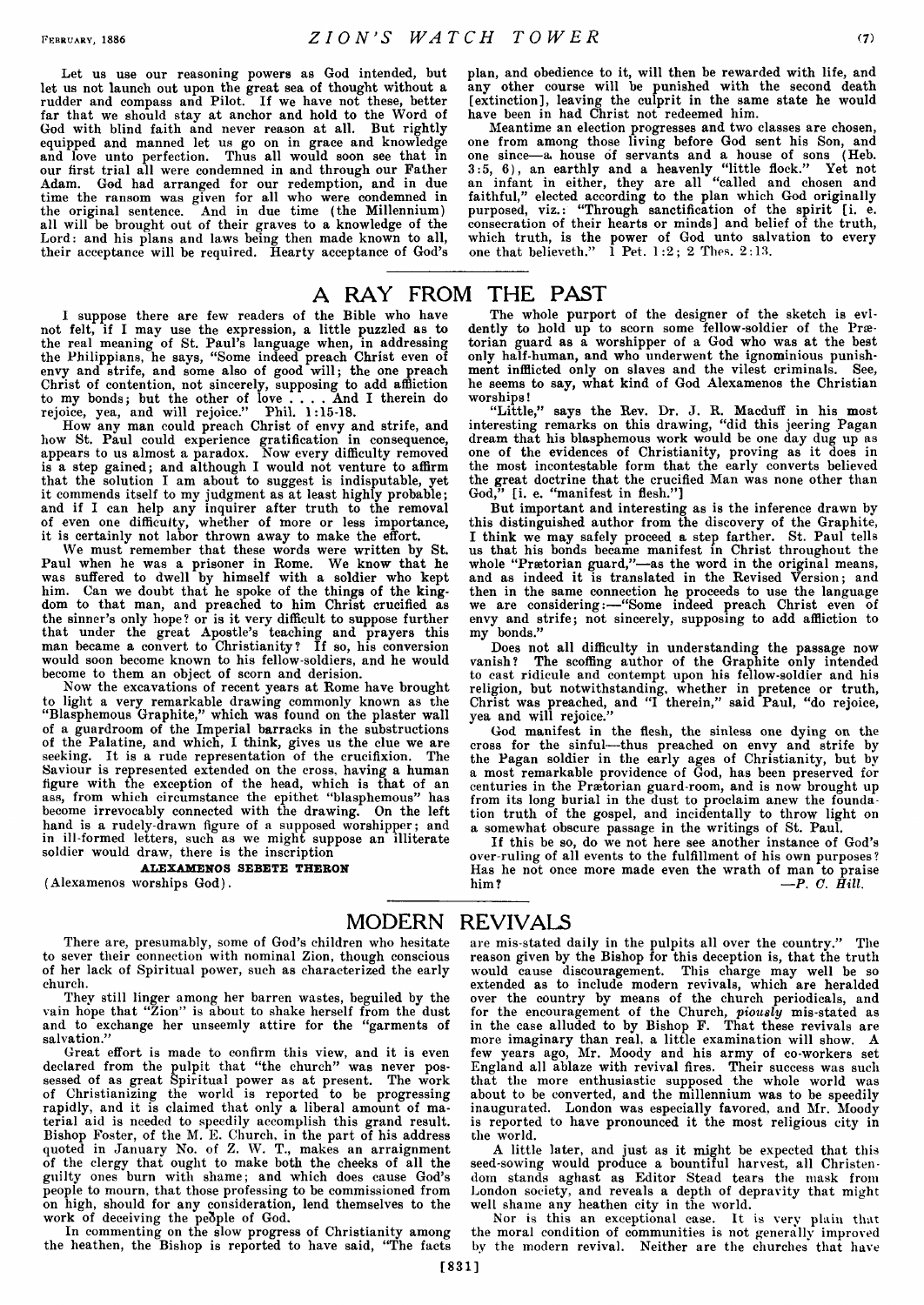**been thus blessed (?) spiritually improved. The contrary is rather the case.**

**Moved by the eloquence of these evangelists, seconded by the personal appeals of friends, and made doubly effective by the songs and singing, thousands have been floated into the church, only to weigh her down so heavily with worldliness, that but little more is wanted to sink her beneath the waves that already rise up for her destruction. These are represented in the Saviour's parable, by the seed that falls in shallow soil, and** *immediately* **it springs up, "because it has no depth of earth." These thousands do not examine the Word of**

**Truth to inform themselves "whether these things were so," but accepting all as truth, and embarking in the undertaking without counting the cost, is it any wonder that they so soon wither when the sun's rays reach them?**

**No artifice can hide the spiritual destitution of the nominal church, or long serve to buoy her above the surging tide.**

**Let none of God's people be deluded by these representations, but if they hear the call to "come out from Babylon," let them obey the command, and at once separate from a system which God no longer recognizes as an agency for** the extension of his kingdom. S. T. TACKABURY.

# THE TRIAL OF OUR FAITH NECESSARY

**Brother Von Zech translates the following letter from a German Lutheran minister who first received the good tidings through the German Tract:**

**D ear Brother:—Enclosed I return with hearty thanks the two sermons you sent me, I also received the German edition of Z. W. Tower. It is precious, and we have been very much blessed by it. We are convinced of the truth, and I should like to resign my office in this worldly congregation and in the nominal church as soon as possible; but my wife is solicituous for the future. O if the Lord would show me a way, that my dear wife and children need not suffer want by this step, I would take it and henceforth labor in his service only. To go out as a book-seller separated from wife and children, would be too hard. The Lord has ways and means when his hour has come—we know of none. Please send me three copies of the German Tower regularly.**

Yours in Christ.

**[We sympathize with this dear Brother and there are on our lists probably three hundred ministers in the same quandary: we sympathize with them all. Yet we must in love and the truest sympathy tell them, that if they are consoling and excusing themselves as the above brother, by saying "The Lord has ways and means when his hour has come—we know of none;" then, they are deceiving themselves and losing their hold upon the prize of our high calling.**

**True, the Lord could so arrange things that you could follow the truth without effort or self denial or loss of influence, salary, etc., but reflect that the united testimony of his Word is, that the present age is a trial under disadvantageous circumstances, purposely permitted to be so, in order to give the consecrated ones an opportunity to show the strength of their love by the greatness of their sacrifices; and thus to select the "little flock" of "overcomers," who rejoicing to suffer for the truth, shall be esteemed "worthy" to share the throne and glory of the great overcomer Jesus, in whose footsteps of self denial they have rejoiced to be counted worthy to walk, and whose afflictions they have with joy sought to fill up. (Eph. 4:1; and Rev. 3:4; and Rom. 8:18).**

**It is because our Lord desires us to make our calling and election sure, to win the great prize he has set before us, that he does not smooth the way before us now (as he will before the world in general during the Millennial age when the "righteous shall flourish" ). While he sympathizes with us fully he sees more clearly than prejudice sometimes admits of our seeing, the necessity of our trial, without which we could have no victory. And hence he tells us kindly, but firmly, that if we love houses, lands, wife or children or any**

**other thing more than him, we are not worthy a place among his disciples to whom he promised the kingdom. He is then proving us, by the present discipline and watching to see how fully we meant it, when we professed to leave all else to be his followers. He tells us that in representing the truth we are representing him, and that to be ashamed of the truth is to be ashamed of him; and that whosoever is ashamed of him now, such will he be ashamed of and not acknowledge as members of his Bride before the Father and the angels.**

**Really, when we think of it, we should be ashamed to stultify ourselves, by the thought even, that we are useless in the world, except to preach errors which we see to be contrary to God's Word and a libel on his great name and character. If, indeed, we are so useless and helpless that we can make a living in no other way, would it not be far more honoring to ourselves and all other honest souls that we should starve to death rather than dishonor God, deceive the people and make merchandise of Babylon's errors? But why should we fear to starve? can we not earn enough for bread and water to keep us from starvation? Can we not rely fully upon God's promise to this effect? (Isa. 33:16; Psa. 37:25 and Matt. 6:30.) Is our faith so small?**

**Nay, doubtless each has confidence regarding the bread, water and plain clothing, but what they fear is the loss of some of the comforts, the luxuries which God has not guaranteed us. Whatever we have more than the actual necessities, we should wear as a loose garment to be cast aside for the spread of the truth or any other service of the Master in which its use may be needful. Nor should we do this grudgingly, but rather of a willing mind. We should remember the example of the Apostles who left all to follow the Master, counting home comforts, influence, etc., as but loss and dross, enduring stripes, imprisonments and hunger, if by any means they might be accounted worthy a place in the kingdom with the Master; as members of his body (Phil. 3:7-11). And above all, dear brethren, let us not forget him who set us an example that we should walk in his footsteps. Remember how he left home, and comfort, and riches, and glory, and heavenly honors in his desire to fulfill the Father's plan and bless us. Consider him lest ye be faint in your minds. Act out your convictions promptly, for the Lord loveth a cheerful giver. Every cross seems harder before than after we lay hold to lift it. The Master himself will come the closer and help us. He will not suffer us to be tempted above that we are able, but will with the trial provide a way of escape which he will reveal to us after we have conquered self and laid hold of the cross.—**Editor.

## A UNITARIAN CONFESSION OF FAITH

**It is a pleasant thing to discover that there may be more of truth held by Christians outside the pale of "Orthodoxy," than they have been given credit for. We fear that there are but few Unitarians today whose faith is so pure and Scriptural. The building of the First Unitarian Church of Philadelphia, erected in 1821, has been recently demolished, and in its corner stone was found the following inscription:**

**"This house we appropriate to the honour and sole worship of the High and Lofty One who inhabiteth eternity; the Blessed and Only Potentate, whom the heaven of heavens cannot contain; who dwelling not in temples made with hands, but in unapproachable light, is not worshipped by men's hands,**

The **venerable** Mr. **Sewall, of Maine, once entered a meeting in behalf of foreign missions, just as the collectors of the contributions were resuming their seats. The chairman of the meeting requested him to lead in prayer. The old gentleman stood, hesitatingly, as if he had not heard the request. It was repeated in a louder voice, but there was no response. It was observed, however, that Mr. Sewall was** **fumbling in his pockets, and presently he produced a piece of money, which he deposited in the contribution box. The chairman thinking he had not been understood, said loudly, "I didn't ask you to give Mr. Sewall, I asked you to pray," "O, yes," he replied, "I heard you, but** *I can't pray till I have given something."***—***Sel.*

**as though he needed anything, seeing he giveth unto all life, and breath, and all things: This is that One God, beside whom there is no other; and who, being rich in mercy, for the great love wherewith he loved the fallen race of mankind, hath sent them the message of grace, truth and salvation by his beloved and chosen Son, Jesus of Nazareth, whom by anointing with the Holy Spirit and with power he hath constituted the Messiah, the Christ, the one Mediator between God and man, and in whose resurrection and exaltation he hath given assurance unto all men that he will by him judge the world in righteousness.** *Deo. Optimo Maximo. In reeoula*

*sceculorum Gloria."*